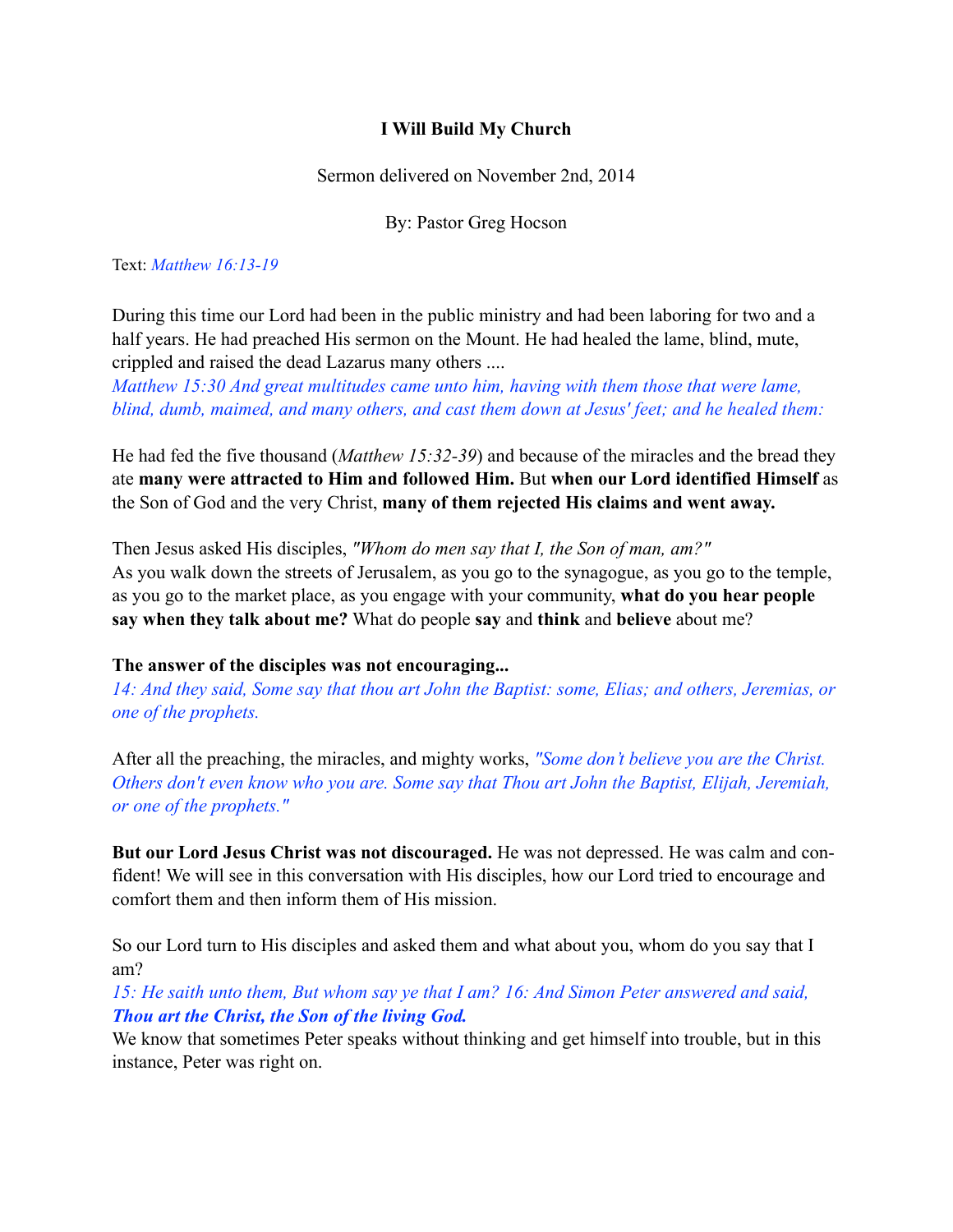## *17: And Jesus answered and said unto him, Blessed art thou, Simon Barjona: for flesh and blood hath not revealed it unto thee, but my Father which is in heaven.*

There are those who say that Christianity in America is dying. We are becoming more and more a secular society and churches are emptying out and they have statistics to prove it.

Others say that the Church age is over. Church is irrelevant. They say that Christians should abandon the visible local churches because the Spirit of God is no longer in the church.

But in this account we will see how the Lord shows how all these teachings are false and blasphemy against the Word of God and against Son of God.

## *18: And I say also unto thee, That thou art Peter, and upon this rock I will build my church; and the gates of hell shall not prevail against it.*

**After a not so encouraging answer** from the disciples regarding what people think and say about Jesus, our Lord Jesus Christ gave an **encouraging** and **confident statement**.... 18: ... I will build my church; and the gates of hell shall not prevail against it.

I love this statement from our Lord? Because I can sense confidence, strength and certainty in these words. This statement is what gave me confidence and still is, as we set out to plant GTB-BC here in Murrieta. **This verse is my confidence, my mission, my goal, and my prayer.**

I am asking our Lord to do it. I am asking Him to do for people what I cannot do. I cannot save anybody. I cannot grow anybody. I cannot establish a church.

These words of Jesus Christ are tremendous **words of comfort and encouragement**. To those who **love the church** and **know what the church represents** on earth and **who are aware of all that is against it,** we need to hear these words of Jesus.

### **I - What is Christ's Mission?**

*18: ... I will build my church; and the gates of hell shall not prevail against it.*

Christ declares Peter and the other disciples what is the heart of His mission. We know the reason why He came into the world is to seek and to save the wandering lost sheep. But here, He tells Peter that His intention is **not for these saved sheep to live isolated lives.** His purpose for searching them out and saving them, is that **they will be drawn close to Himself** and that **they would be drawn close to one another**, bounded together in this **amazing community called the Church**. His plan after they are saved is to gather them and to bring them into a community of believers called **the Church where He could shepherd them.**

This reminds me of the Psalm 23, where David said, The Lord is my shepherd ...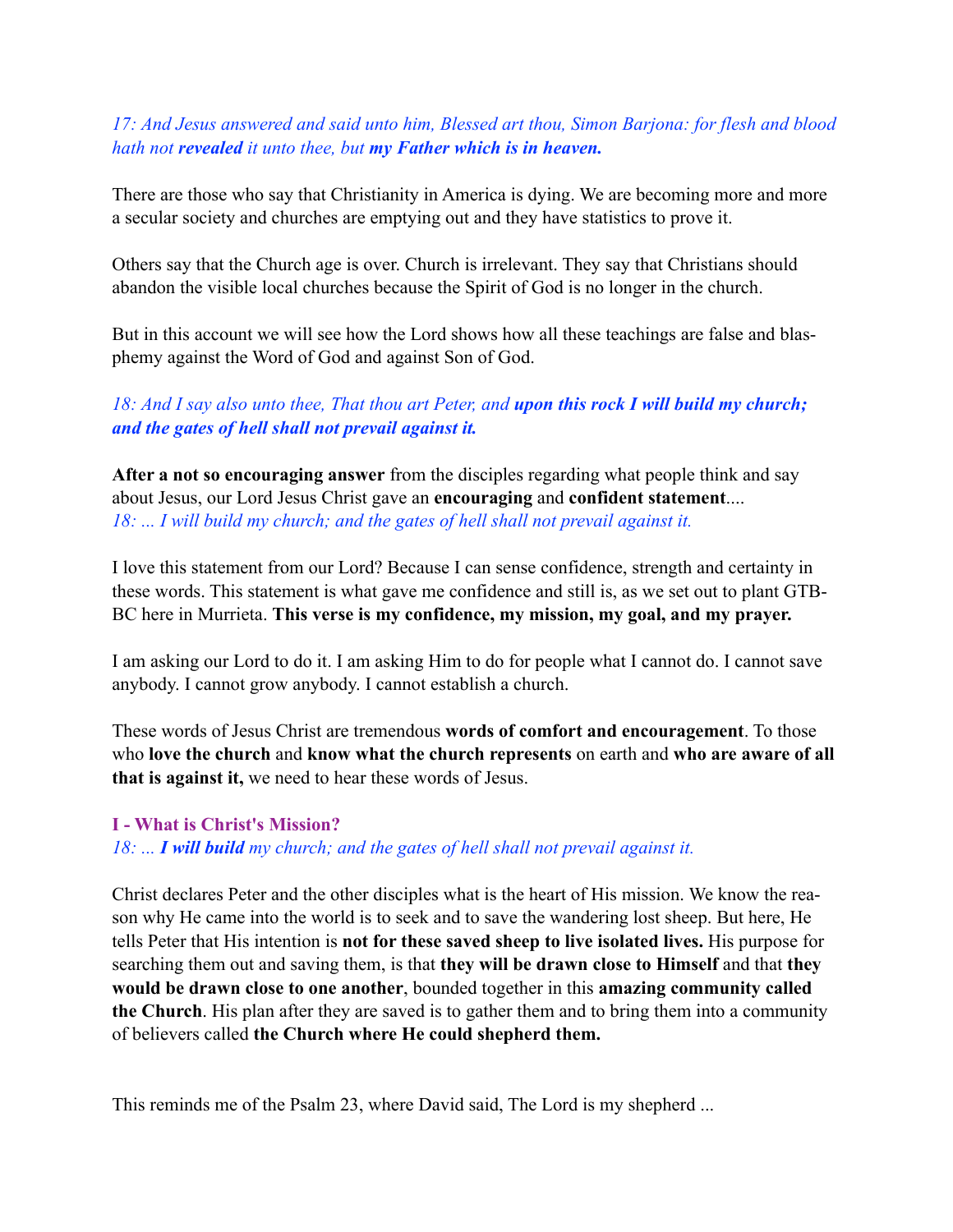I am a sheep I need a shepherd.

The Lord who made us knows that. **He knows that we cannot live our lives as Christians in isolation.** We need to be part of the assembly of believers called the Church, where we could be constantly be **nourished**, **instructed**, **encouraged**, **rebuked** and **corrected** when we drift away, **comforted** when we are in the midst of dark valley.

## **II - Who owns the Church?**

*18: ... I will build my church; and the gates of hell shall not prevail against it.*

I love it. He did not say I am going to build your church, nor did He say, I will help you build your church. No! I will build My church!

It is **Christ's church**. It is **His sheep.** It is **His lambs**. It belongs to Him. It is His idea. It is **His plan.** It is **His purpose**. It is **His authority.**

In the Old Testament, when Solomon built the Temple, the first thing he did was to obtain from God, directions how to build the Temple. Solomon maybe **exceeding wise, but he was not wise enough** to come up with the blueprint and plan how to build the Temple. **He must obtain the pattern and plan from God** as Moses did when he build the Tabernacle in the wilderness.

We, like Solomon must carry out, implement those plans. **We are not to tamper or rewrite the plans** nor **redraw the blueprints.**

## **III - Where is Christ Going to Build His Church?**

*18: ... I will build my church; and the gates of hell shall not prevail against it.*

Christ will build His church in the midst of Satan's domain. He will build it right in the middle of Satan's territory.

He will gather a people who have been captives of Satan. Christ will rescue the captives of Satan in Satan's territory and then build His church in the midst of the enemy's territory.

### **IV - Who is going to stop Him?**

18: ... I will build my church; and the gates of hell **shall not prevail against it.** 

Christ will build His church right at the center where Satan holds his captives and nobody is stopping Christ. He is not asking for permission. He is going to build His church and even the gates of hell is not stopping Him.

**Our Lord did not say** the gates of Heaven will not prevail against the power and forces of Satan. It is not Satan that is on the offensive but the Church is. The gates of Hell will not prevail against the attack of Christ's church. That is what the Church is called to do. **Christ's did not call us just to survive**. We are not just trying to hold the fort. We are not just to sit on the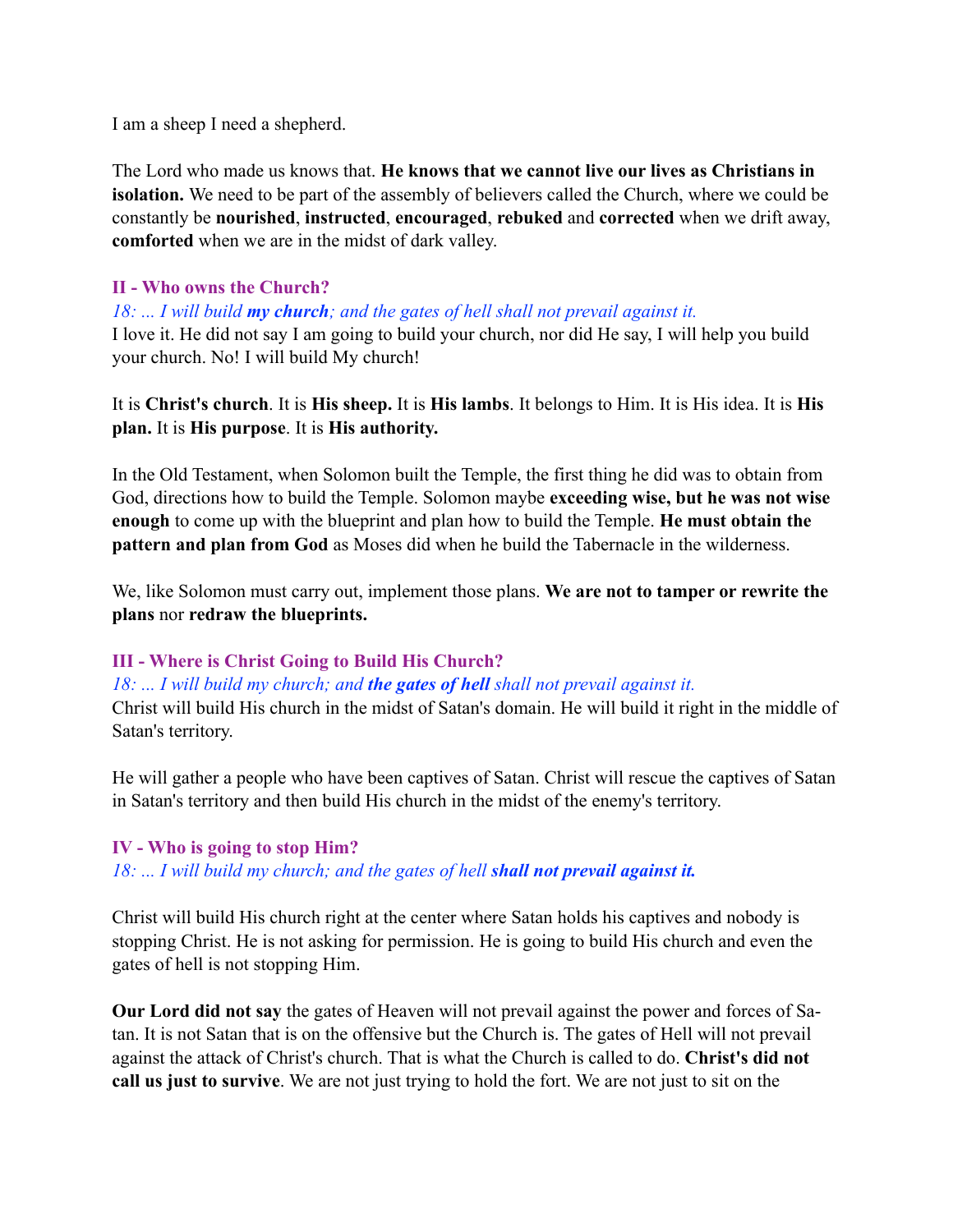premises. We are deployed. We are to move on. We are to advance. That's what mission is. It is the advancement of Christ's church in the power of Christ's name and for His glory.

**We are to take the Gospel on the offensive** and we are to attack the gates of Hell **with confidence that the Gospel will prevail**. People will be saved. Satan will be frustrated.

It is time to get into the offensive. Go forward! March into the stronghold.

Christ is building His church for His name's sake. Hell will try to stop Him but even hell will fail because He is God and there is no other.

**Hell and the Devil will fail, not because of you and me but because of Jesus Christ.** Because of the power that raised Him up from the dead is in us.

Therefore Church **do not be afraid** or **do not be dismayed** by reason of that great enemy, for **the battle is not yours but the Lord's.**

## **The Church is not going away**

Religion may be dying but the church is not dying. The church is alive. The church will continue to exist as long as God is God.

**As long as Jesus Christ is alive** the church is not going away. **As long as He has the power and authority** both in heaven and on earth.

# **V - How is Christ going to build His church?**

*Matthew 28:18 And Jesus came and spake unto them, saying, All power is given unto me in heaven and in earth. 19: Go ye therefore, and teach all nations, baptizing them in the name of the Father, and of the Son, and of the Holy Ghost: 20: Teaching them to observe all things whatsoever I have commanded you: and, lo, I am with you alway, even unto the end of the world. Amen.* 

So if Christ owns the Church and He is the Builder then we don't have to do anything, right? **Wrong!** It is true that Jesus is the owner of the Church, He is the builder of the church but in these passages He talks to the disciples about their part in this great work of building the Church. **We get to be part in that great work that Jesus had been doing for 2000+ years.** We are colaborers with Him as He builds His church.

This is an amazing thing because, just think who we are and what we were! *Psalm 8:1 O LORD our Lord, how excellent is thy name in all the earth! who hast set thy glory above the heavens. 2: Out of the mouth of babes and sucklings hast thou ordained strength because of thine enemies, that thou mightest still the enemy and the avenger.*